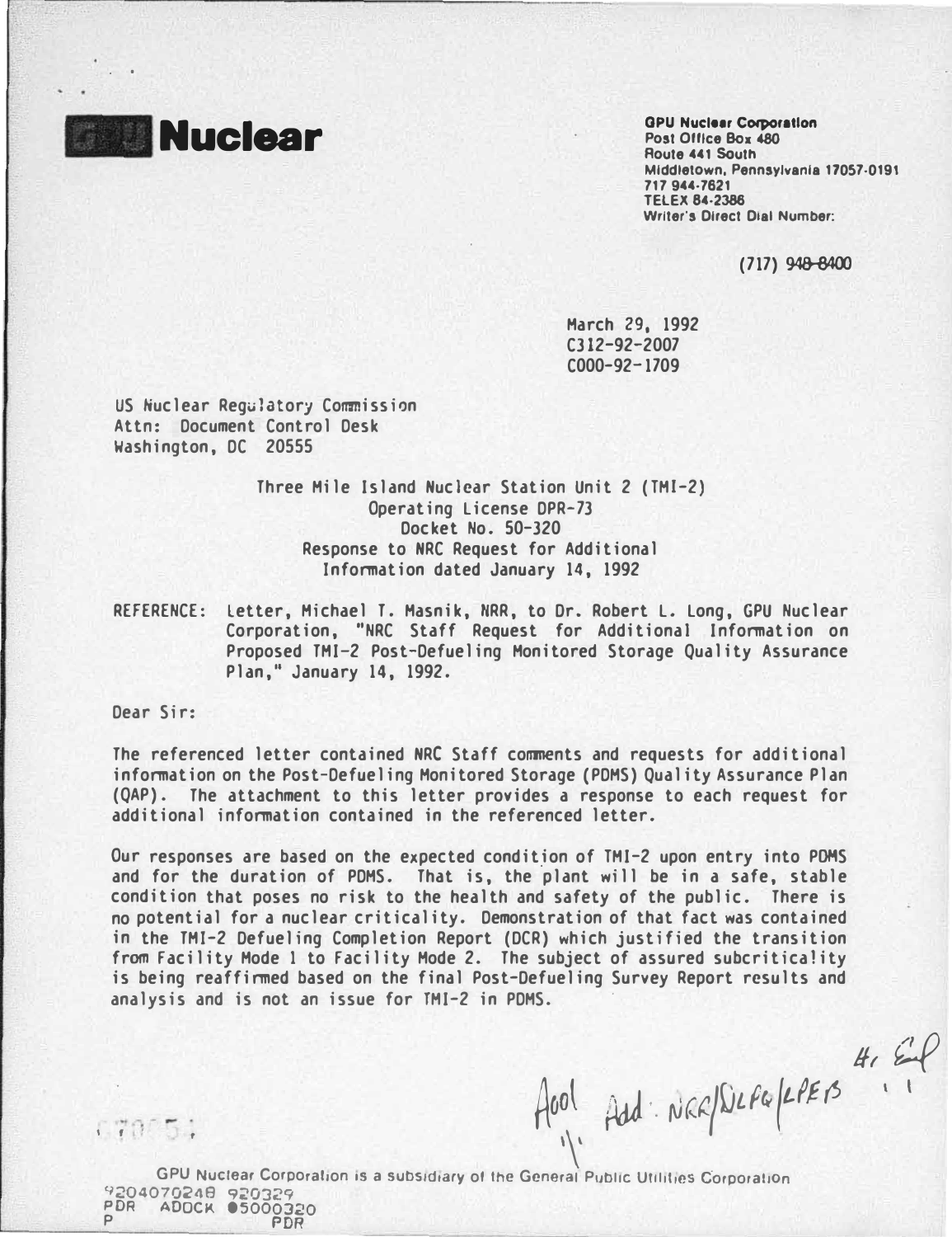March 29, 1992 C312-92-2007 C000-92-1709 Page 2

During the PDMS period, GPUN will be licensed under 10 CFR 50 to "possess but not operate" the TMI-2 facility. Since the plant will be in a non-operating and defueled status and there will be no structures, systems, or components that perform a safety function, the quality assurance (QA) requirements of US Nuclear Regulatory Commission 10 CfR 50, Appendix 8, do not specifically apply. The PDMS QAP was developed specifically to provide TMI-2 with a limited scope POHS QA Program based on guidelines similar to the Appendix 8 requirements.

In the request for additional information, reference is made to "applicable acceptance criteria in Section 17.1 of the Standard Review Plan (NUREG-0800)." Further, it is stated that the organization plan should be responsive to the Standard Review Plan (SRP) references. However, since the SRP acceptance criteria do not apply to  $IMI-2$  in PDMS by virtue of the non-operating and defueled status of the plant, GPU Nuclear does not intend to reconcile the PDMS OA Plan with the SRP or incorporate SRP requirements into the PDMS Safety Aralysis Report (SAR) discussion of the PDMS organization.

Please contact me if you have any questions.

Sincerely, . ) Long

R. L. Long Director, Corporate Services/TMI-2

eds/dlb

Attachment

- cc: I. T. Martin Regional Administrator, Region I
	- H. 1. Masntk- ProJeCt Manager, PONP Directorate
		- L. H. lhonus Project Manager, TMI
		- f. I. Young Sen1or Restdcnt Inspector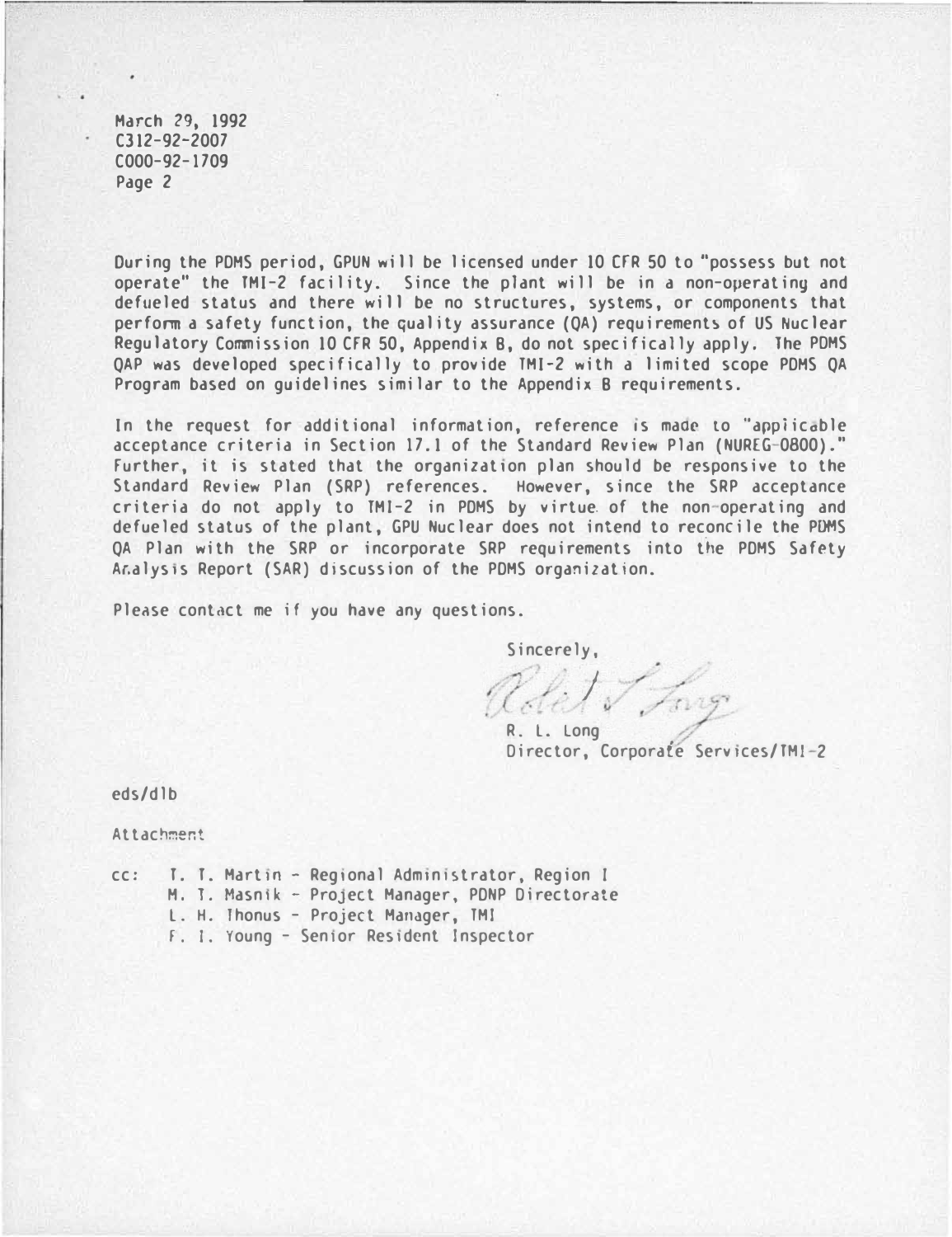## ATTACIMENT

## REQUEST FOR ADDITIONAL INFORMATION

## TMI-2 PDMS QUALITY ASSURANCE PLAN

1.

NRC Request: The third paragraph of the PDMS quality assurance (QA) plan (1000-PLN-7200.04, Revision 0) states the plan "should" be applied to certain activities. Section 3.3 of the plan indicates that design control procedures "may" address certain activities. Since the plan is incorporated into the PDMS Safety Analysis by reference, change "should" and "may" to "shall" or justify not doing so.

GPU Nuclear Response: The word "should" in the third paragraph of the PDMS OA Plan will be changed to "shall."

The word "may" in Section 3.3 of the Plan will not be changed to "shall," The word "shall" in the context of Section 3.3 could be interpreted as requiring procedures to be maintained to address all design activities stated in subsequent subsections of the plan. However, it is anticipated that the reduced level of effort in TMI-2 during PDMS will involve little or no design changes; hence, it is not necessary to maintain procedures which address all aspects of design control and the word "may" is appropriate. If design activities are performed during PDMS, those specific activities will be controlled by procedures to the extent appropriate to assure compliance to Section 2 of the Plan. This is the intent of the opening sentence of Section 3.3: "To the extent necessary, design control measures shall be implemented by controlled written procedures."

 $2.$ NRC Request: Provide a copy of (or a docketed reference to) the proposed GPUN Organization Charts for PDMS showing organizational entities both onsite and offsite. (145)<sup>1</sup>

GPU Nuclear Response: The proposed PDMS organization was provided in Chapter 10 of the PDMS Safety Analysis Report. The PDMS QA Plan does not specify organizational requirements but does reference the GPUN Organization Chart, GPUN Organization Plan, and the IMI-2 PDMS lechnical Specifications. These referenced documents are controlled by other existing GPU Nuclear directives.

 $\mathbf{1}$ Alpha-numeric designations in parentheses refer to the applicable acceptance criteria in Section 17.1 of the Standard Review Plan (NUREG- $0800$ ).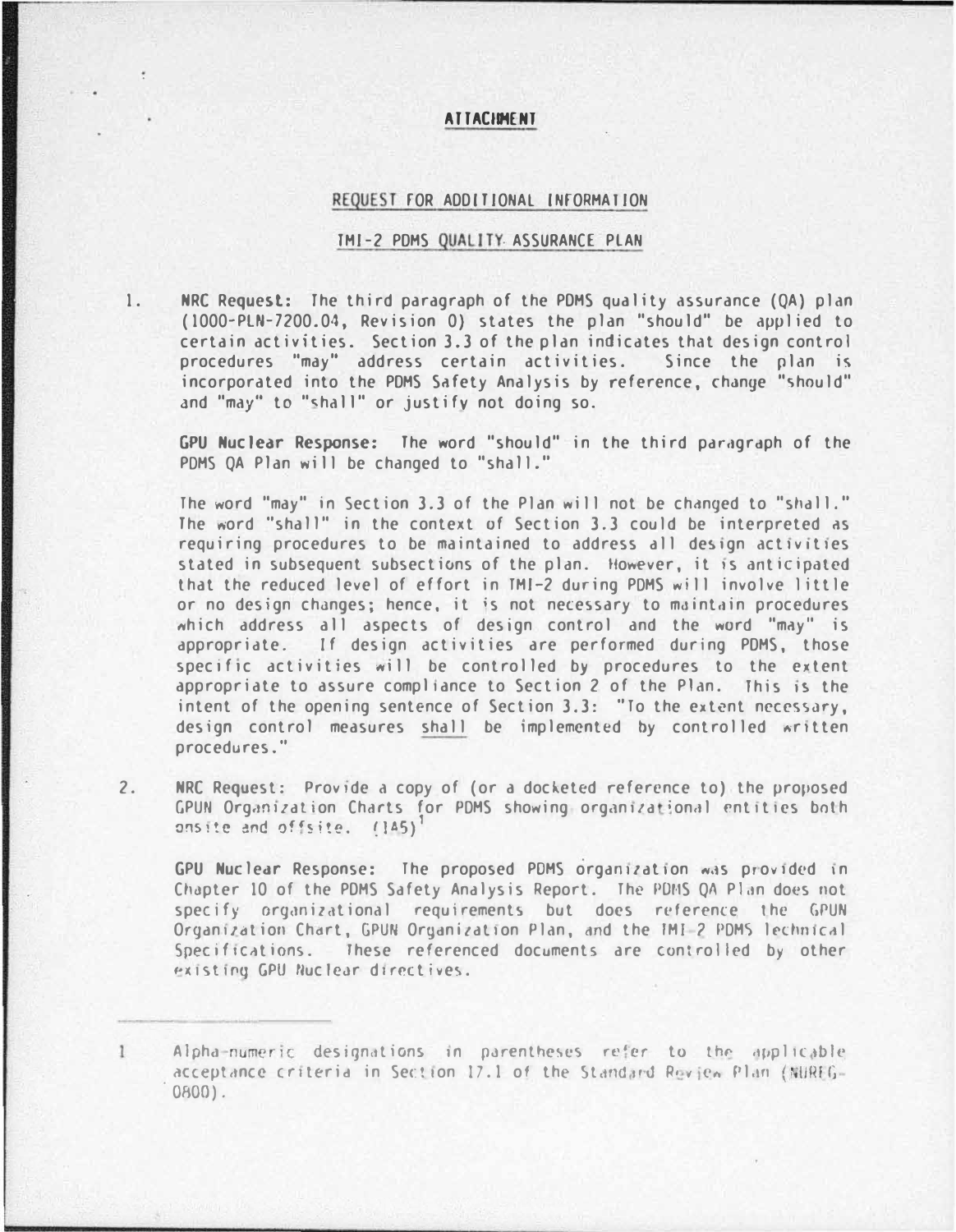3. NRC Request: Provide a copy of (or a docketed reference to) the proposed GPUN Organization Plan for PDMS. (1A6, 1B3, 1B6, 3B, 4B1, 5A, 7A1, 8A, 9A2, 12.2, 12.31, 14.4, 15.2, 16.1, 16.2, 17.2)

GPU Nuclear Response: See Response 2 above.

4. NRC Request: Describe the criteria for determining the size of the PDMS QA organization (including the onsite inspection staff). (lAS, 1B6)

GPU Nuclear Response: During PDMS, there will be no separate and di�tinct "PDMS QA Organization." QA coverage of TMI-2 activities during POHS will be provided by the existing site QA organization as will other functional support activities (e.g., radiological controls, security). Since the level of activity is expected to be minimal during POMS, the need for QC inspection support and QA monitoring is expected to be low. QA �udits of the activities and organizations required by the TM1-2 PDMS Technical Specifications will continue to be conducted and will provide the primary QA oversight of TMI-2 during PDMS.

5. NRC Request: Identify and describe the position ·responstble for managing the PDMS QA organization. Describe the qualification requirements for this position. (181, 1C2)

GPU Nuclear Response: As stated in Response 4, QA coverage for PDMS activities will be provided by the existing site QA organization. As stated in Section 2.14 of the Plan, the Director, QA is the position responsible for management of the QA organization. The qualification requirements for this position are contained in the GPUNC Operational Qudlity Assurance Plan.

6. NRC Request: Discuss the stop-work authority of PDMS verifiers. (184)

GPU Nuclear Response: Since there will be no TMI-2 structures, systems, or components that provide a safety-related function during PDMS and the level of any activity is expected to be minimal, a formal "stop work" provision was not included in the Plan. However, the Plan does provide sufficient control in this area: Section 15.4 states that "Measures shall he established to procedurally control further processing, delivery, or installation of a nonconforming item or a continuation of a nonconforming service or activity, pending a decision on its disposition." The procedural controls that would be utilized are contained in corporate administrative procedures covering material nonconformances and quality deficiencies.

<sup>2</sup> The Organization Plan should be responsive to each of these SRP retcrenc�s. OA?. 12/7.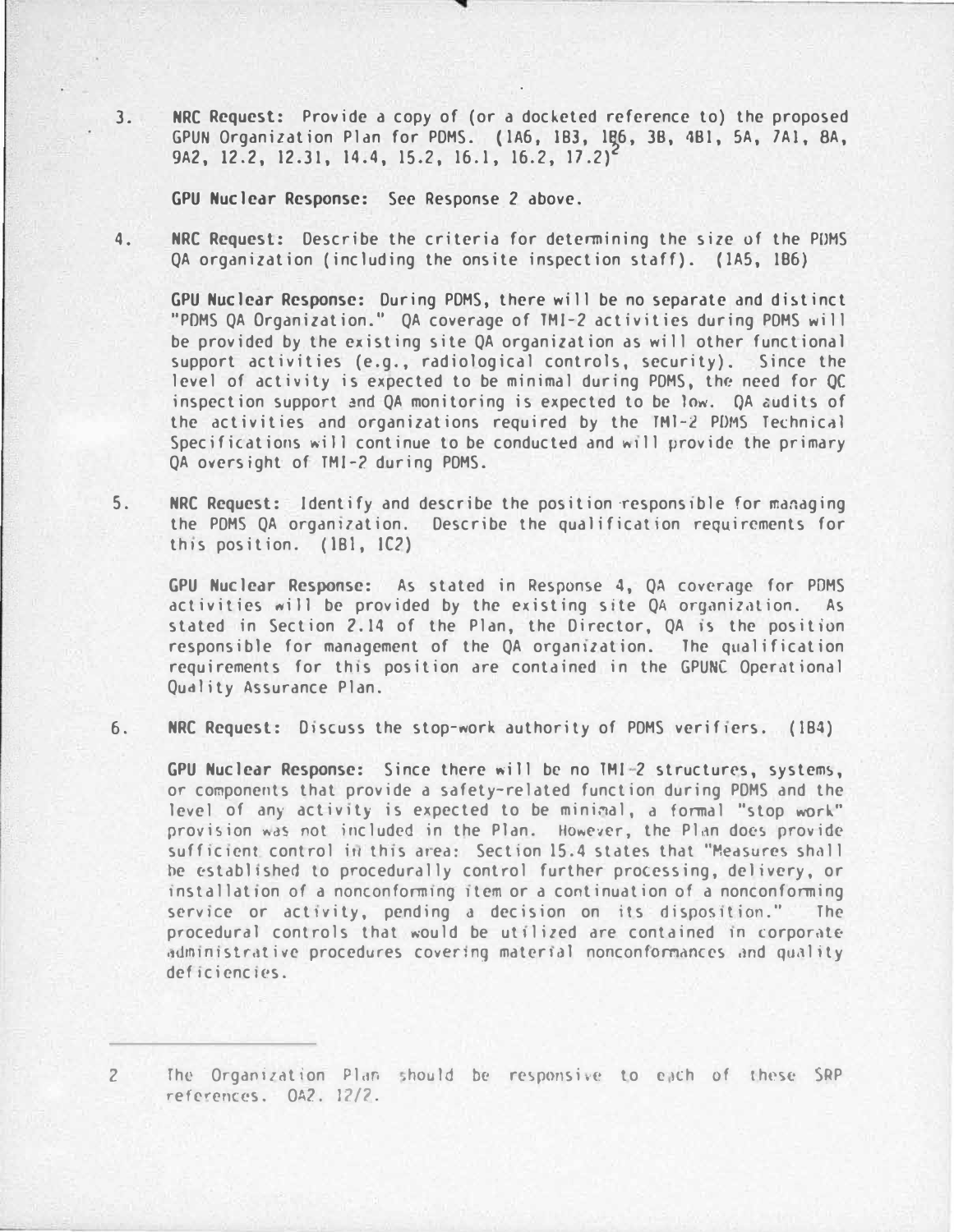NRC Request: Clarify whether computer codes with an importance to safety will be used during the PDMS. If so, discuss their controls. (2Al.o. 3B.  $3C1, 3E4, 1BA4.q)$ 

GPU Nuclear Response: No Important-to-Safety computer codes that are applicable solely to IMI-2 are expected to be developed during PDMS. Some computer codes applicable to both TMI-1 and TMI-2 may be utilized during PDMS (e.g., dose calculation and isotopic quantification) but such codes will be subject to controls as required by the GPUNC Operational QA Plan.

NRC Request: Discuss the compliance of the PDMS QA program with industry  $8.$ OA standards such as N45.2 and its "daughter" standards, NOA-1 and NOA-2, or other. (283)

GPU Nuclear Response: The PDMS QA Plan does not commit to N45.2, N18.7, or other industry QA standards. Since the plant will be in a nonoperating and defueled state, there will no longer he any structures, systems, or components that perform a safety function. Therefore, the requirements of 10 CFR 50, Appendix B, do not specifically apply, nor do the industry standards that were intended to address plants that are operating or under construction.

There are organizations whose personnel and functional activities apply to both IMI-1 and IMI-2; for example, Quality Assurance, Security, Radiological Controls, and Radwaste Management. The personnel and activities of these groups will continue to comply with the more stringent requirements of the GPUNC Operational OA Plan, including its specific commitments to industry standards.

 $9.$ NRC Request: Clarify whether there will be an annual assessment of the PDMS OA program by GPUN management above or outside the OA organization. If so, describe it. If not, provide justification. (2Cl)

GPU Nuclear Response: Annual assessments of the PDMS OA program by organizations outside of QA are not warranted due to the reduced level of activities expected during PDMS. Management awareness of CA prodiam effectiveness will be provided on an ongoing basis through distribution of OA audit reports and by the independent review of these reports by the IOSRG as provided by PDMS Technical Specification 6.5.3.2.

 $10.$ NRC Request: Discuss whether drawings will continue to show actual plant. configuration during PDMS. (6C1)

GPU Nuclear Response: Control Poom drawings (e.g., mechanical flow diagrams, electrical one-line diagrams, piping and instrumentation diagrams) will continue to show actual plant configuration. Other drawings may have corrections posted in the Drawing Related Document tist (DRDL) or other similar system to reconcile the drawings to actual plant configuration in lies of revising the drawings.

 $7.$